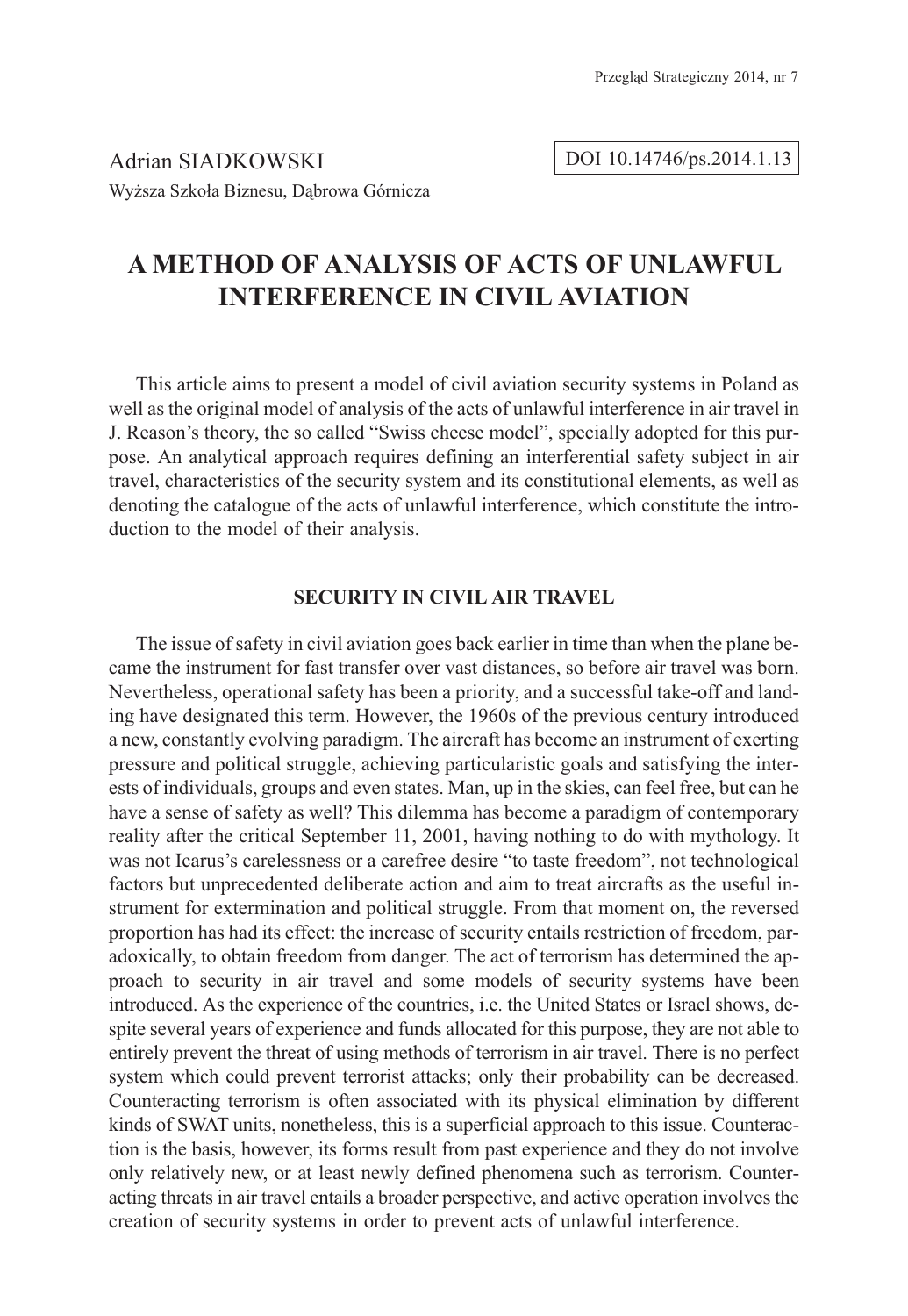Security in air travel may be considered as referring to an individual passenger of a given flight, but it can also refer to an airline or an airport. Security in air travel can be also analysed as a specific kind of state security in cases involving the occurrence of a crisis, engaging public authorities and often even state organs of central administration and in case of undisturbed use of the airspace, it can be perceived as international security. For this classification, applying signs that specify which country an aircraft belongs to and precise, in accordance with the law, defining the conditions of extraterritoriality, seem to be crucial. Moreover, after the attacks of September  $11<sup>th</sup>$ , 2001, security in air travel has become a priority in a global scope, although the activity of International Civil Aviation Organisation for safety in air travel had encompassed the whole globe much earlier. The designatum of safety in air travel is both operational safety, relating to flights, and safety against acts of unlawful interference or (which is not synonymous) against threats of terrorism. The differentiating approach substantiates the comparison of Polish and English terms used to define safety/security, which enables us to see, that for one Polish term (*bezpieczeñstwo*) there are two English terms.

# **SECURITY SYSTEM**

A system is a key issue, understood as an object, which is considered as an entirety made of the collection of elements and connections between them. A significant postulate of systematic studies is holism assuming that the reality is perceived in its entirety, and that the study of the whole makes sense. Asystemic approach is focused on connections between the elements, it studies the effects of these links and is based on a general model, which can be used in the decision making process and leads to purposeful action and interdisciplinary teaching. While making use of the security system theory, the dangers (in this case the catalogue of acts understood as the acts of unlawful interference in air travel) must be identified, the effects must be analysed and assessed, security measures must be chosen and safety providing actions must be shaped – the policy of safety must be implemented (Sułek, 2004: 143-146).

Systems of safeguarding civil aviation are specific wholes denoting the collection of elements such as the safety environment, legal regulations, institutions or detailed forms of security, which guarantee to achieve a given level of safety in air travel and relationships between them. The application of systemic analysis enables us to treat an analysed phenomenon occurring in the object (political unit) as a holistic system consisting of specific subsystems and intentional use of the model of safeguarding civil aviation having a specified degree of definition in organizational and processual perspective, expressing a given aspect of action in order to obtain a desirable level of safety in air travel. The advantage of this method is the possibility of obtaining the description of homogenous characteristics of interstate systems of safeguarding civil aviation, as well as interaction between the systems, which provides the description of both positive feedback (taking over by the internal state systems the elements of other systems), and negative feedback, which means creating such an reality which is a response of international institutions (e.g. ICAO) to the appearing threats and providing stability of functioning in changing conditions, including terrorist attacks.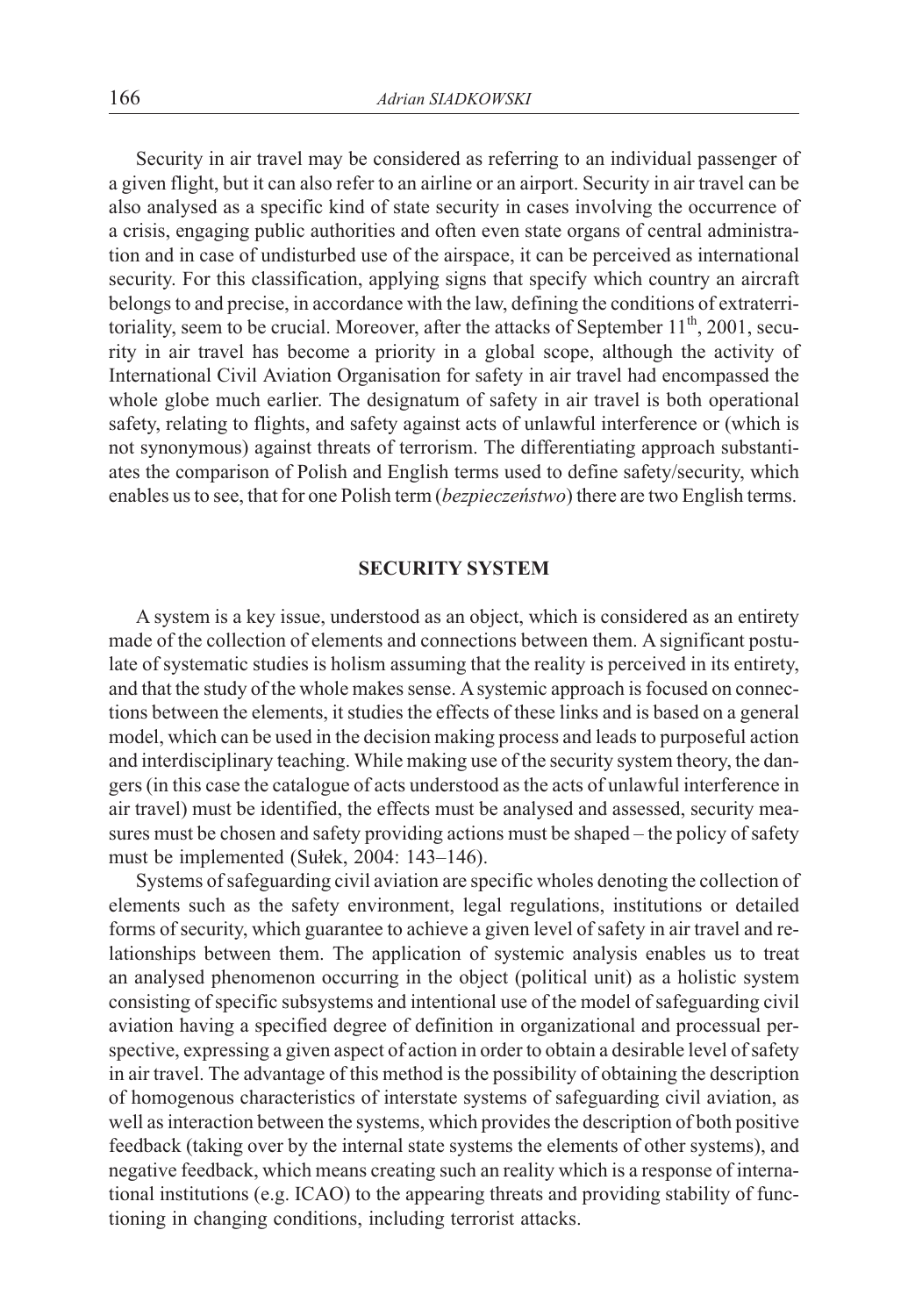As it has been indicated before, several elements can constitute an interferential security subject in air travel. In security systems of civil aviation the main position belongs to an aircraft together with its passengers and its crew. So starting with the theory *human security*,<sup>1</sup> stating that a human being is the main interferential security subject in civil aviation, defining the threats relating to this subject, apart from objective perspective, will also have a subjective dimension both when referring to safety in air travel, and the condition during the actual flight. The security subject in the objective dimension is placed in the center of the security system and in a given safety environment, in which potential perpetrators of acts of the unlawful interference function as well. $2$ 

The outermost left quadrant may refer to a dangerous environment (e.g. in extreme Hobbes understanding), the right bottom – the entirely safe environment (e.g. the idealistic environment of Kant's liberalism). The remaining quadrants can denote safety environments of moderate threat. In all of these environments each element of the security system can function. The selection of security systems in air travel will be determined by the analysis of threats relating to the safety environment, having effect in motivations and actions of the perpetrator of the act of unlawful interference, the safeguarding system defined as the collection of elements of which the purpose is to detect the perpetrator being a threat to the security subject. The above is shown in the figure below.



Fig. 1. Security subject in air travel in safety environment

**Source:** Author's own concept.

<sup>1</sup> For theory of human security see: e.g. P. D. Wiliams, *Studia bezpieczeñstwa*, Kraków 2012, pp. 225–237; W. Kostecki, *Strach i potęga. Bezpieczeństwo międzynarodowe w XXI wieku*, Warsza-wa 2012, pp. 135–140.

<sup>&</sup>lt;sup>2</sup> Motivation of a perpetrator along with the factors determining his actions is explained by the Terrorist Triad by S. Wojciechowski. See: S. Wojciechowski, Terroryzm na początku XXI wieku. Po*jêcie, istota i przyczyny zjawiska*, Bydgoszcz–Poznañ 2011, pp. 113–188.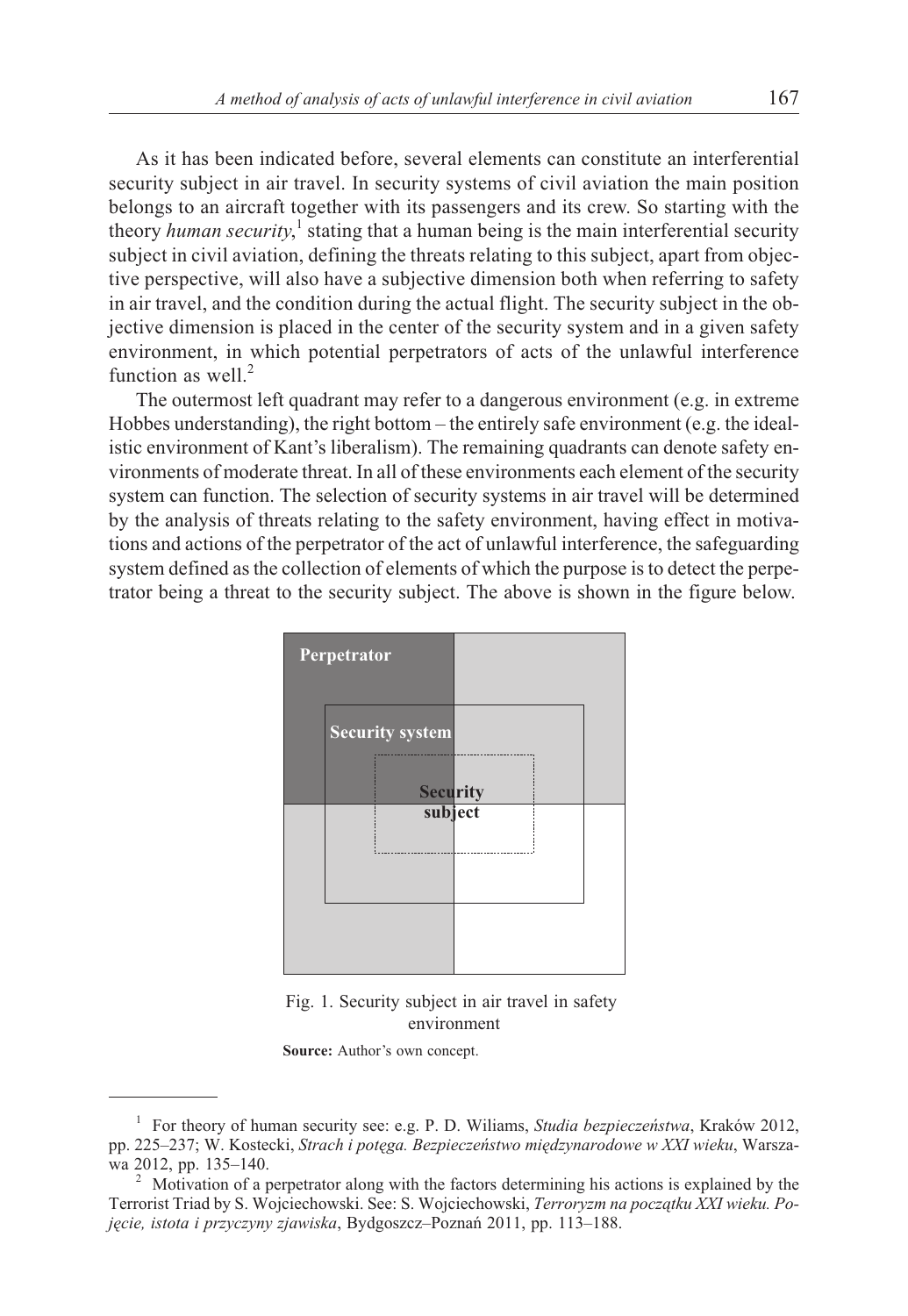### **FEELING OF SAFETY AND FEAR**

A significant element which determines the level of security is the sense of safety of its subject. The safety environment, including past acts of unlawful interference in civil aviation, is bound to affect *securitization* (Kostecki, 2012: 112).

The fundamental issue of the creation of the subject of cognition in an epistemological perspective is incredibly complex, its boundaries are vague, which does not allow them to reflect the meaning of the phenomenon entirely. The subject must strive to create the subject of cognition to perceive it correctly, which involves allowing for the relationships between the cognitive powers and the objects, the knowledge of which is being acquired (Ziarko, 2010: 63–64). This means that two principal elements constitute safety: subjective and objective ones. The first refers to the feeling of safety, so to the inner, personal conviction that there are no reasons to fear. The latter is external in relation to the individual and involves lack of threats to their life (health, possessions). Therefore safety is a complex structure consisting of psychological and non-psychological components. In some kind of situations safety (the objective element) may not adequately correspond to the feeling of safety (the subjective component). If such a discrepancy cannot be rationally explained, then we usually deal with pathology. Its reasons may be rooted in human psyche (anxiety conditions, psychoses, mental disorders), or may derive from pathology and deviations of social culture (e.g. escalation of fear and uncertainty provoked by the media). Relationships between the reality and human psyche affect safety and result in four model state situations (Brzeziński, 2009: 26)<sup>3</sup>:

- lack of afety in situations of significant, real danger its perception is adequate;
- obsession when a minor threat is perceived as enormous;
- state of false safety, when significant threat is perceived as slight;
- safety, when threat is minor and its perception correct.

Puzzling may be the scope of security measures taken in air travel in the context of a low level of threat of terrorist attack (*Raport*, 2012) and minor offences prevailing in this field. Such a situation requires a common and harmonized system of safeguarding civil aviation in the European Union, which Poland, being a member state thereof, is obliged to obey. Moreover, we should not exclude the possibility of an occurrence of terrorist threats, whose conducive factor remains the fact that in Poland there are people from countries and regions of increased risk. In this scope, geographical location of the Republic of Poland and legal regulations resulting from its being a member of the European Union as well as the open borders of the *Schengen Area* make Poland a transit country to the Western Europe for citizens of the states of increased risk. Special attention must be paid to the people staying in centers for foreigners during the procedure of granting the status of a refugee. The majority of those people are the citizens of the Russian Federation having Chechen nationality. The open character of centers for foreigners causes a lack of possibility to actually control foreigner movement, which may

<sup>3</sup> Listed model elements are included in the theory of D. Frei. See: D. Frei, *Sichetheit. Grubfragen der Eolpolitik*, Stuttgart 1977, pp. 17–21.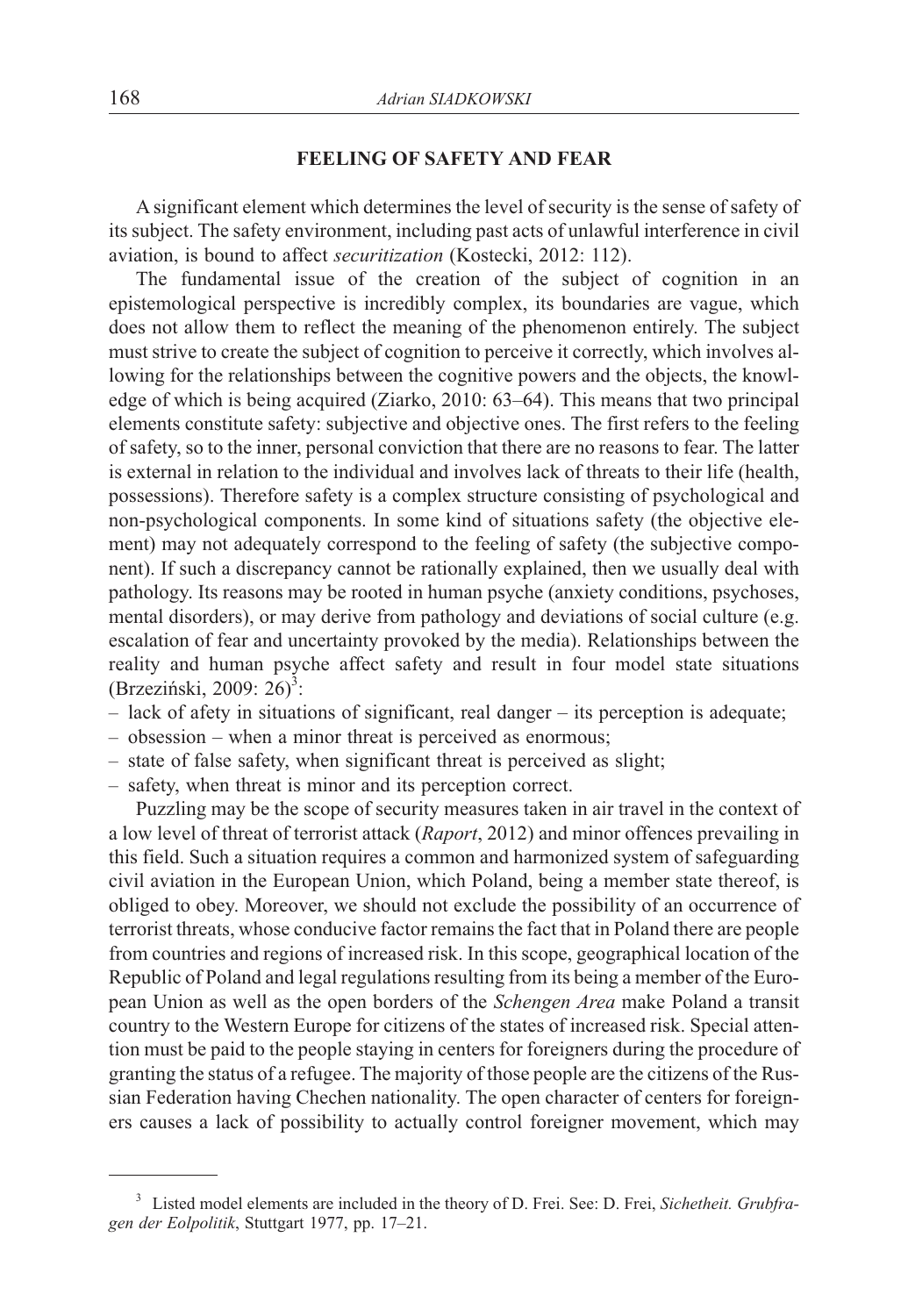facilitate getting in contact or keeping in touch with radical terrorist groups operating in the Caucasus and with organized criminal groups from this area.

The state of safety of Poland and threats determine the actions taken in the field of safeguarding civil aviation. On the territory of Poland, the Head of *Internal Security Agency* (Pol. *Agencja Bezpieczeñstwa Wewnêtrznego*) makes the assessment of the level of terrorist threat in civil aviation on the basis of the risk analysis conducted on the grounds of their own information or on the basis of the information acquired particularly from the services responsible to the competent *Minster of Internal Affairs*. It may also comprise information obtained from the competent *Minister of Foreign Affairs*, *Minister of Transport*, *Minister of Public Finance*, *Minister of Agriculture*, *Minister of Defence*, the head of the *National Atomism Agency* (pol. *Pañstwowa Agencja Atomistyki*), the *Chief Sanitary Inspector*, and also from the structures of the European Union, ICAO and ECAC as well as their member states. Thus on the grounds of the assessment of the level of threat not only at airports but also in relation to some operations, the *Head of the Civil Aviation Office* may consider them to be high risk flights and introduce adequate methods and measures (not necessarily more rigorous), which should be taken in order to prevent the acts of unlawful interference.

The acts of unlawful interference constitute the conditions of security, which means the application of specific actions, methods and measures. It should be noted that the catalogue of these acts is defined and closed, and adopted norms of security understood as any provisions concerning physical characteristic, configuration, material, action, staff or procedure, and whose consistent application has been considered to be crucial for the safety or proper functioning of the international air transportation and which have been implemented regardless of the defined level of threat related to the occurrence of these attacks. Such an approach results from the definition of the acts of unlawful interference, as the act or the attempt to commit attacks aiming at putting civil aviation and air travel at risk, i.e.:

- unlawful seizure of aircraft in flight;
- unlawful seizure of aircraft on the ground;
- hostage-taking on board an aircraft or on aerodromes;
- forcible intrusion on board an aircraft, at an airport or on the premises of an aeronautical facility;
- introduction on board an aircraft or at an airport of a weapon or hazardous device or material intended for criminal purposes;
- communication of false information as to jeopardize the safety of an aircraft in flight or on the ground, of passengers, crew, ground personnel or the general public, at an airport or on the premises of a civil aviation facility (*Miedzynarodowe*, 2011: 1).

The above catalogue of the acts of unlawful interference has been created in the framework of *International Civil Aviation Organisation* (ICAO), and three conventions: Tokyo, Hague and Montreal (discussed in detail in section II) forming the so-called Tokyo-Hague-Montreal system of the aviation criminal law, identified as the origin of the antiterrorist legislation. These acts are considered to be crimes without the right for asylum, which does not mean that they are terrorist attacks.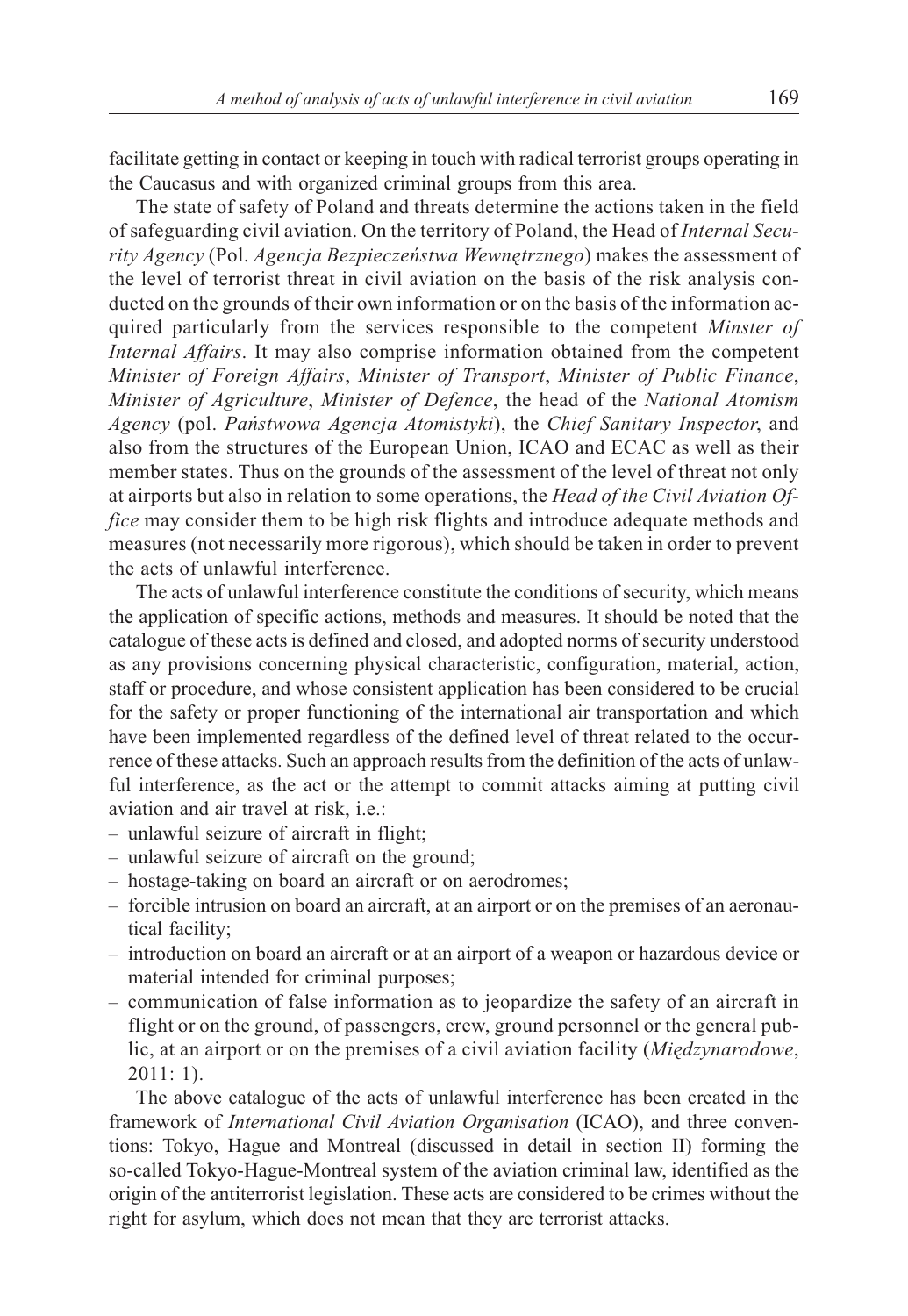## **SECURITY**

In relation to the catalogue enunciated in this way, special security measures having the form of a security system are introduced, the main aim of which is to set on the way of a potential perpetrator maximum number of obstacles – elements which shall track down the perpetrator. The term "security" focuses in particular on threats. Through this operationalizational component, the level of security which is understood as an introduction of the specified forces and measurements to counter the safety threats is determined. Similarly, the safeguard in civil aviation is defined in international, community and national acts of law. Annex 17 to the *Chicago Convention* (ibidem) defines the safeguarding of civil aviation against the acts of unlawful interference via an aim which is reached through a combination of measures as well as human and material resources.

The European Community establishes for all the member states unified principles and common rules in the field of civil aviation security and defines them as " the combination of measures and human and material resources intended to safeguard civil aviation against the acts of unlawful interference that jeopardise the security of civil aviation" (*Regulation*, 2008) Civil aviation security against the acts of unlawful interference results in an introduction by the airport management and civil services security and safety systems which include (Siadkowski, 2013):

- technical protection measures including access control, passes, monitoring and technical barriers;
- physical security, including security control, facilities and areas security, aircraft security by the guards on board of aircrafts;
- intelligence activities;
- logistics subsystems including communication;
- properly trained personnel;
- rules, regulations and procedures;
- leadership and management subsystems.

A detailed description of the applied universal safety and security system of civil aviation at the state level for Poland was achieved by introducing the *National Civil Aviation Security Program* (*Regulation*, 2012) equivalent to regulation and which is an executive act of delegation of legislative powers of the Aviation Law. This regulation is closely related to the Community law, which unifies the issues regarding civil aviation security in the European Union, it is its complement, specification or it delegates in certain areas to its direct applicability. The civil aviation security in relation to the safety entity is illustrated by the figure below.

As the aim of the civil aviation protection is to provide safety for citizens by preventing the acts of unlawful interference not only in given countries but also for the international community, it has become necessary to create an institution which fulfills those functions both locally and globally. The mechanism of the functioning of institutions in democratic countries is characterized by certain legal standards which allow precise determination of the rights and obligations of the various parties involved in ensuring safety. State and non-state institutions aim to promote national values and to implement state objectives, serve its and citizens' interest and to ensure the consistency,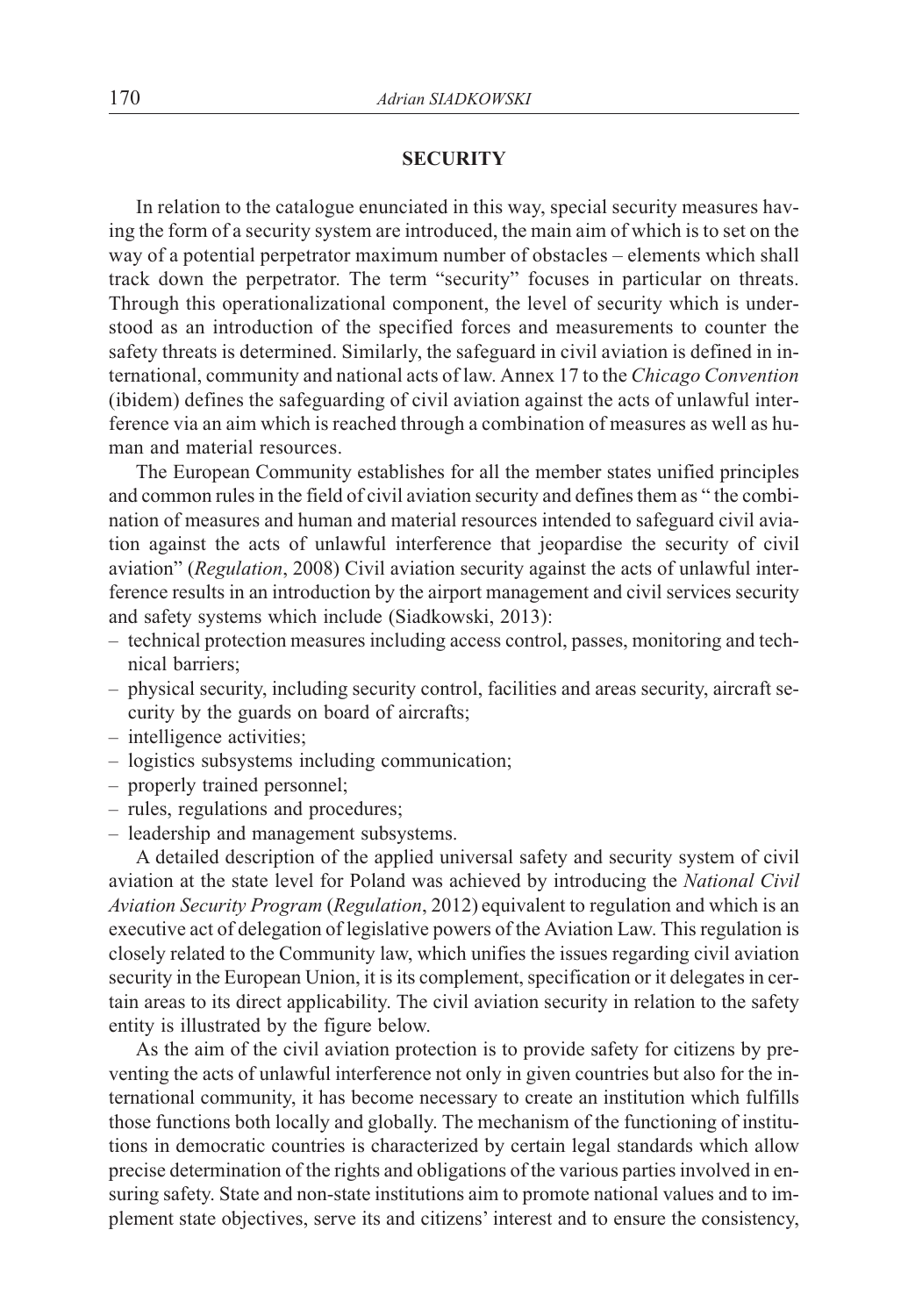

Fig. 2. Civil aviation security system

**Source:** Author's own concept.

effectiveness and continuity of policies and actions. The variety of civil aviation activities entails the diversity of threats towards them. Therefore, the detailed executive measures should be adopted to the specific activity of the political units (states) due to their genealogy and historical experiences and to the sensitivity of the impact of certain measures. By its very nature, both institutions and legal standards on aviation security will vary from country to country. Poland, for instance, follows an example of other European Union's countries, where security control is executed by private companies acting to the benefit of the Airport Managers. The United States after September  $11<sup>th</sup>$ , 2001, again set up the state agenda which deals with the security control – the *Transportation Security Administration* (TSA). After the amendment to the *Act on Aviation Law* and changing entity performing security checks in Poland, there was also another issue regarding supervision over those companies. On Boarder Guards, beside correction of infringement of civil aviation security and intervention measures, duties like risk analysis by investigating the background of all employees who perform security checks were imposed.

# **THE MODEL OF ANALYSIS OF THE ACTS OF UNLAWFUL INTERFERENCE IN AIR TRAVEL**

As indicated, none of the systems can provide full security. There is a possibility that the acts of unlawful interference will occur, thus a study model over the reasons of their occurrence shall be proposed. For this purpose, the theory of James Reason was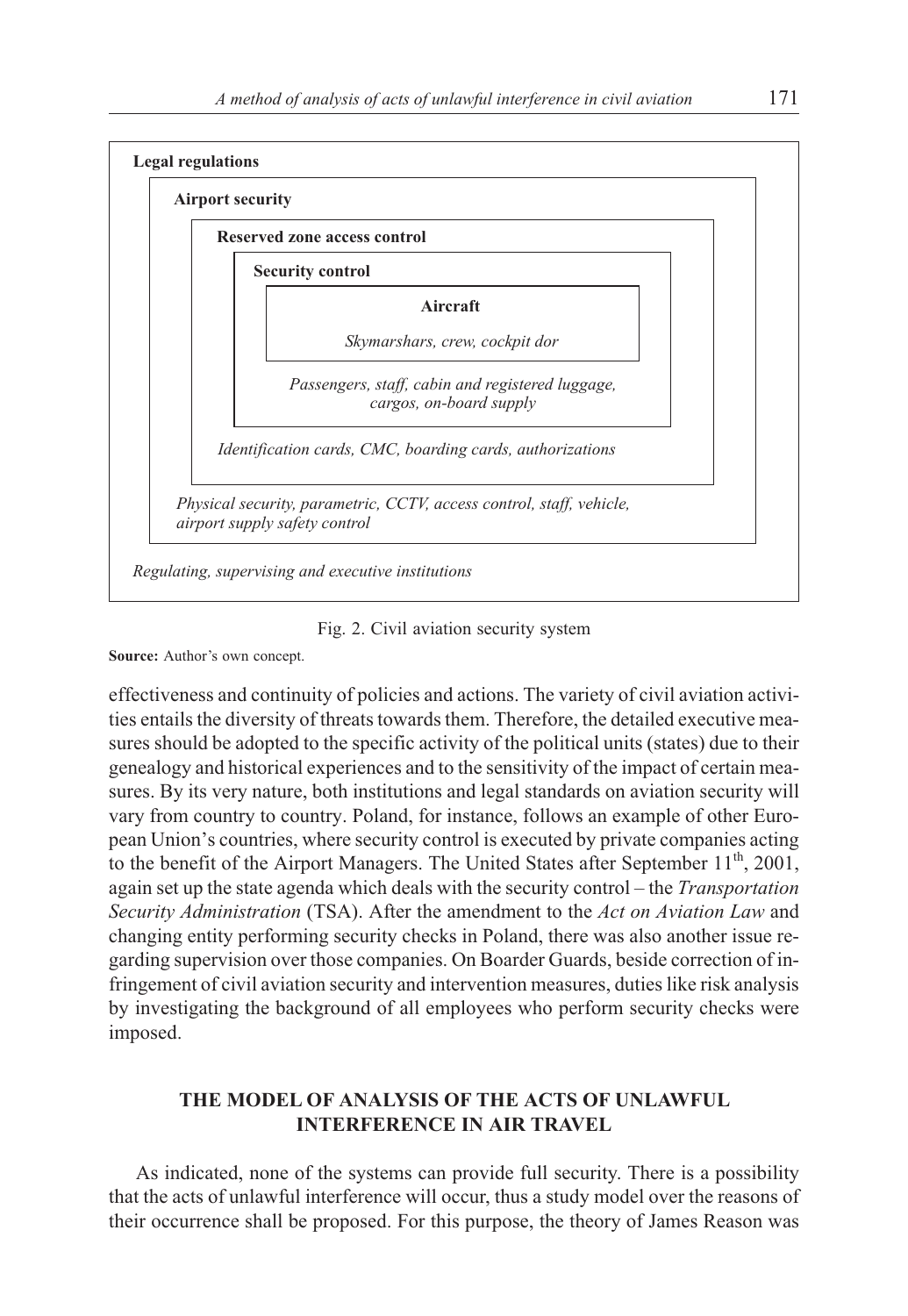adopted which is the interdisciplinary approach to flight safety (Klich, 2009: 53–64). A model regarding the causes of accidents is based on the levels which generate risks concerning flight security: on the high management level, activity on low management level, factors being conducive to mistakes made by the crews, crew actions, crew supporting protective systems. In this model, graphically presented in the shape of "slices of Swiss cheese", occur areas of hidden risk (symbolically presented as holes) which appear only under certain circumstances. If these adverse circumstances occur at all levels, the accidents take place.



Fig. 3. Modified model of "Swiss cheese" according to J. Reason as a metaphor of safeguarding levels in civil aviation safety

**Source:** Author's own concept.

The model of causes of accident rates is based on security levels – structures against threats. It reflects all common elements in civil aviation security systems. In this model, which is visually presented in the form of "slices of Swiss cheese", there are areas of hidden threats (symbolically presented as holes), which emerge only in given circumstances. It is also a reflection of ideas of barriers standing in the way of a potential perpetrator. The vectors marked with the letters (A, B, C, D, E) show the way of the potential perpetrator. The main function of different elements in the systems analysed is detection. In Israel it is assumed that "profiling" is to constitute the main aspect of security, therefore a model way of the potential perpetrator is shown by vector D. The term "profiling" includes also information acquired by the intelligence concerning threats related to air travel as well as the risk analysis conducted by the competent state authorities. In the Polish system, profiling is not a developed structure of security, thus vector A presents the way of the potential perpetrator the most correctly. The United States pays special attention to both profiling as well as security control. We cannot exclude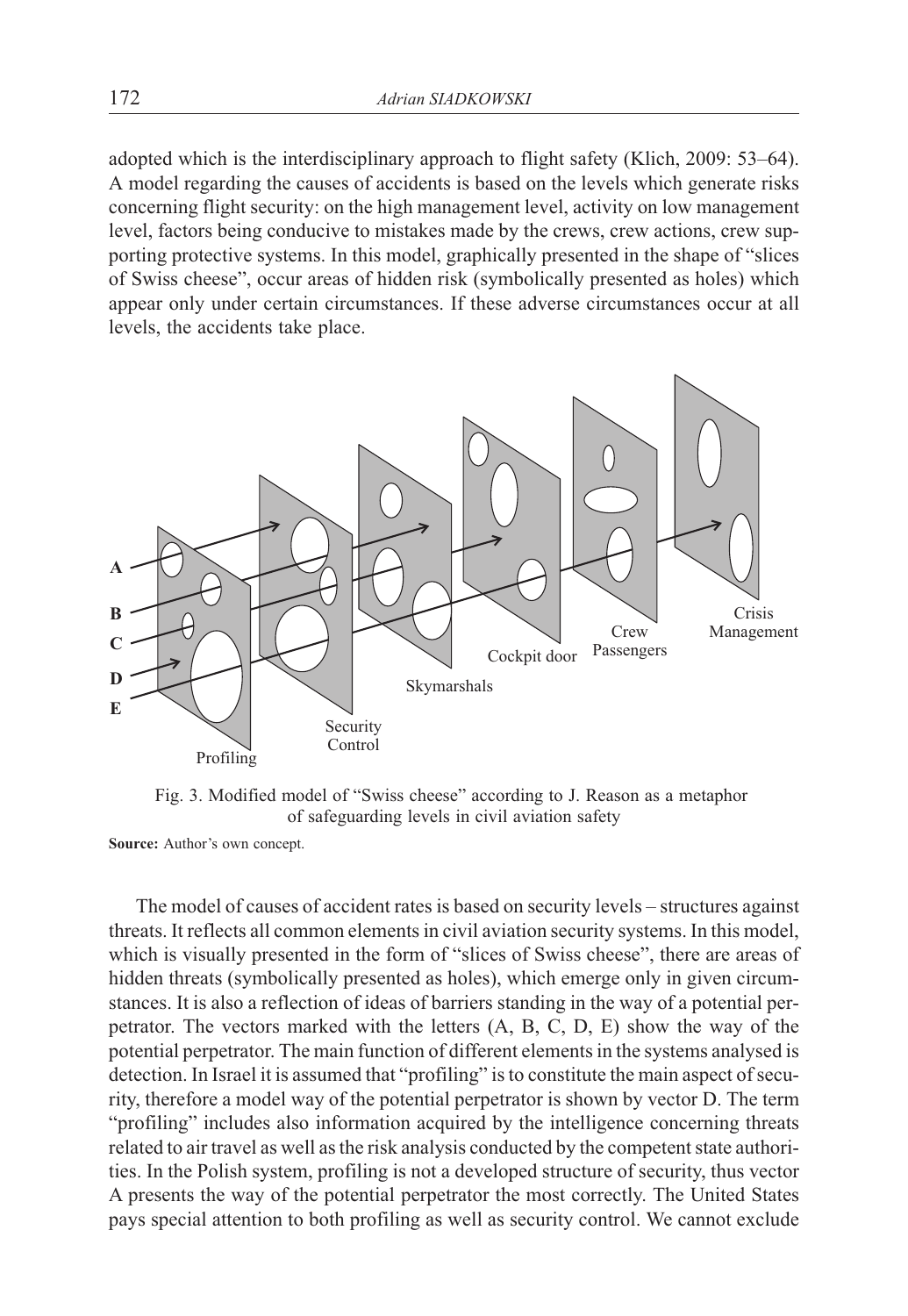the possibility that the perpetrator, due to unfavorable circumstances or a perfect plan and preparation, will find gaps in particular structures (which in system theory cannot be permanent and thus randomness and unpredictability are introduced e.g. application of a given form of safety control). The acts of unlawful interference occur on all levels. The cockpit door, in this case, denote all technological construction barriers on an aircraft, but it may also refer to a well-functioning transponder used to signal the threat of an aircraft in flight. We could finish the analysis of the causes of the act of unlawful interference on the last level of security – crew and passengers. However, the author claims that the last level of security is an effective crisis management, which in fact does not constitute the structure of security in the studies of causes, but is an important element in the general loss estimation. It may minimize the effects or in case of the act of unlawful interference such as e.g. hijacking, can contribute to releasing hostages without any casualties. History knows numerous examples of bold and successful counterterrorist actions, but also there are accounts of those which were tragic. The above model can be adjusted depending on the needs by adding or taking away relevant security levels. The idea of the model is the analysis of all security levels, not only the one, which according to a superficial opinion, could have been decisive for the committed act of unlawful interference.

\*\*\*

Previous years' bitter experiences relating to the acts of unlawful interference in civil aviation, which had different grounds and were motivated differently by different perpetrators, in the *modus operandi* evolving in history have forced us to implement a defined security system in civil aviation. Model solutions have also been introduced almost always as a response to the occurrence of a given event or the threat of its existence. It seems that the present catalogue includes all terrorist activity known so far, which are a threat to safety in air travel, at airports, but as history shows we must also allow for appearance of totally new and unexpected threats. Even the best organized and functioning civil aviation safeguarding system will not guarantee 100% safety. Although after the attacks of September  $11<sup>th</sup>$ , 2001 and following prevented attacks in London, a number of functional solutions have been implemented, and global, community and national institutions responsible for safety attempt to react to any threats, e.g. introducing limits on liquids brought to the reserved areas of airports and on board. It is the recent events at the airport in Burgas (Bulgaria), where a suicide bomber, right after the flight, caused the explosion of a bus with Israeli tourists, that show that safeguarding must constitute an element of the entire security system. Therefore, again the approach being the essence of ensuring safety to the subjects in civil aviation demanding constant defining threats in civil aviation in a specific safety environment, preventing them in order to maintain the risk on an acceptable level seems to be justified. In the author's opinion, in the cases of the acts of unlawful interference the presented model of explaining their causes can be a useful tool. Specialist literature presents various models of explanation of the causes of flying accidents, nevertheless there is no model accounting for the causes of the acts of unlawful interference, which do not have to result in such an accident or catastrophe.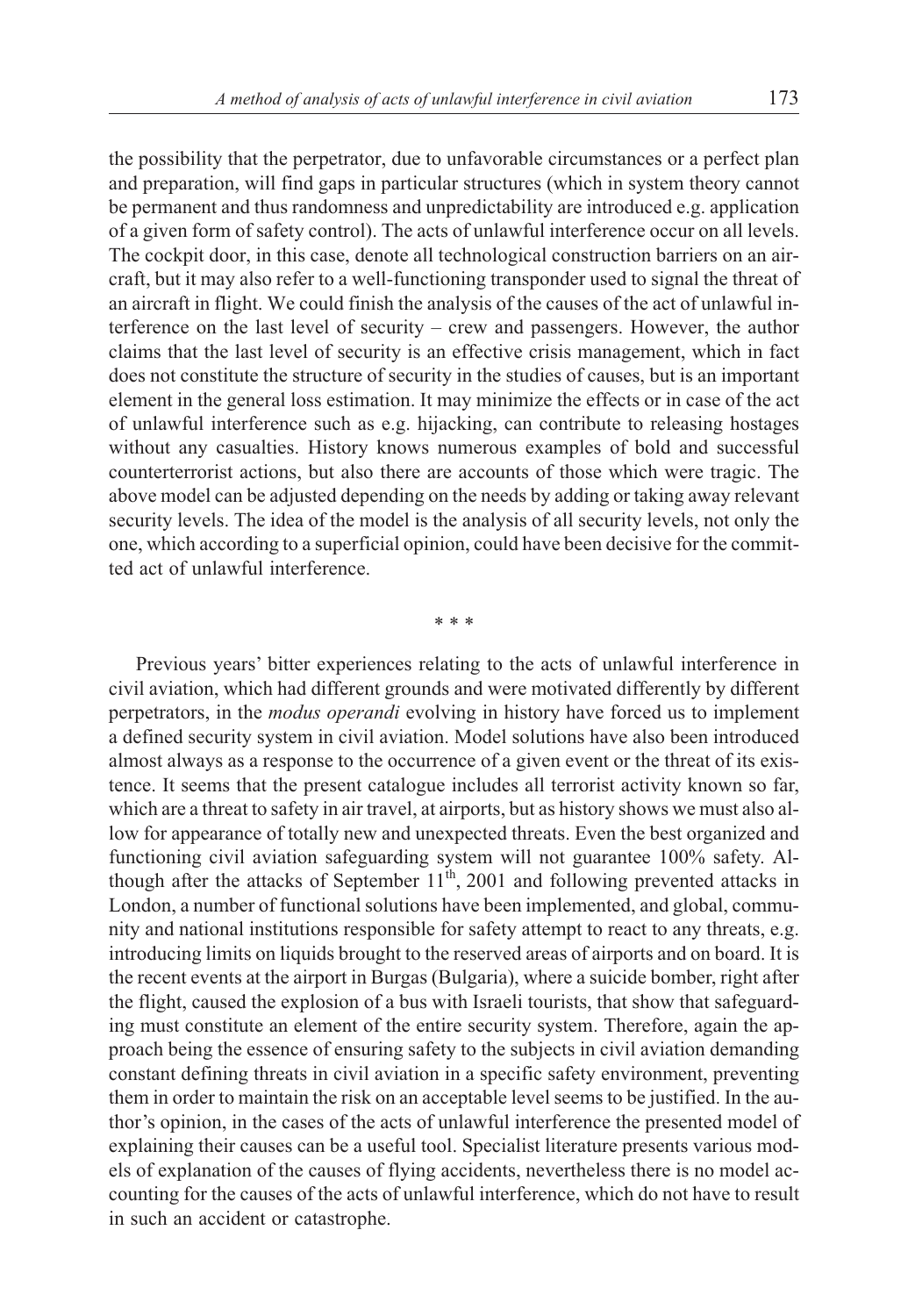#### **Bibliography**

- Brzeziñski M. (2009), *Kategoria bezpieczeñstwa*, in: *Bezpieczeñstwo wewnêtrzne pañstwa. Wybrane zagadnienia*, (eds.) S. Sulowski, M. Brzeziñski, Warszawa.
- Frei D. (1977), *Sichetheit. Grubfragen der Eolpolitik*, Stuttgart.
- Klich E. (2009), *Wykorzystanie teorii Jamesa Reasona w badaniu zdarzeñ lotniczych w lotnictwie* cywilnym, in: *Bezpieczeństwo i niezawodność w lotnictwie. Air Show 2009*, (ed.) B. Jancelewicz, Toruñ.
- Kostecki W. (2012), *Strach i potêga. Bezpieczeñstwo miêdzynarodowe w XXI wieku*, Warszawa.
- Międzynarodowe Normy i Zalecane Metody Postępowania. Załącznik 17 do Konwencji o między*narodowym lotnictwie cywilnym. Ochrona Miêdzynarodowego Lotnictwa Cywilnego przed Aktami Bezprawnej Ingerencji* (2011), ICAO.
- *Raport o stanie bezpieczeñstwa w Polsce w 2011 roku* (2012), Ministerstwo Spraw Wewnêtrznych, Warszawa.
- *Regulation (EC) No 300/2008 of the European Parliament and of the Council of 11 March 2008 on Common rules in the field of civil aviation security and repealing Regulation (EC) No 2320/2002*, Official Journal of the European Union L 97, 09/04/2008 as amended.
- *Regulation of Minister of Transportation, Construction and Maritime Economy of 31st July 2012 on National Civil Aviation Security Program* (2012), Official Journal of the Republic of Poland, item 912.
- Siadkowski A. K. (2013), *Bezpieczeństwo w cywilnej komunikacji lotniczej na przykładzie Polski*, *Stanów Zjednoczonych i Izraela. Studium politologiczno-prawne*, Szczytno.
- Sułek M. (2004), Metody i techniki badań stosunków międzynarodowych, Warszawa.
- Wiliams P. D. (2012), *Studia bezpieczeñstwa*, Kraków.
- Wojciechowski S. (2011), *Terroryzm na początku XXI wieku. Pojęcie, istota i przyczyny zjawiska*, Bydgoszcz–Poznañ.
- Ziarko J. (2010), *Dylematy metodologiczne bezpieczeñstwa jako nauki*, in: *Bezpieczeñstwo. Wymiar spo³eczny i perspektywy badañ*, (ed.) M. Kwieciñski, Kraków.

### **ABSTRACT**

This publication aims to present a model of civil aviation security system in Poland and the author's own method of analysis of acts of unlawful interference in air travel according to the theory of J. Reason (so-called "Swiss cheese method") specifically adopted for this purpose. An analytical approach demands defining an interferential safety subject in air travel, characteristics of the security system and its components as well as defining the catalogue of the acts of unlawful interference, which constitute the introduction to their analysis.

# **METODA BADANIA AKTÓW BEZPRAWNEJ INGERENCJI W LOTNICTWIE CYWILNYM**

### **STRESZCZENIE**

Niniejszy artykuł ma na celu zaprezentowanie modelu systemu ochrony lotnictwa cywilnego w Polsce oraz autorskiego modelu badania aktów bezprawnej ingerencji w komunikacji lotni